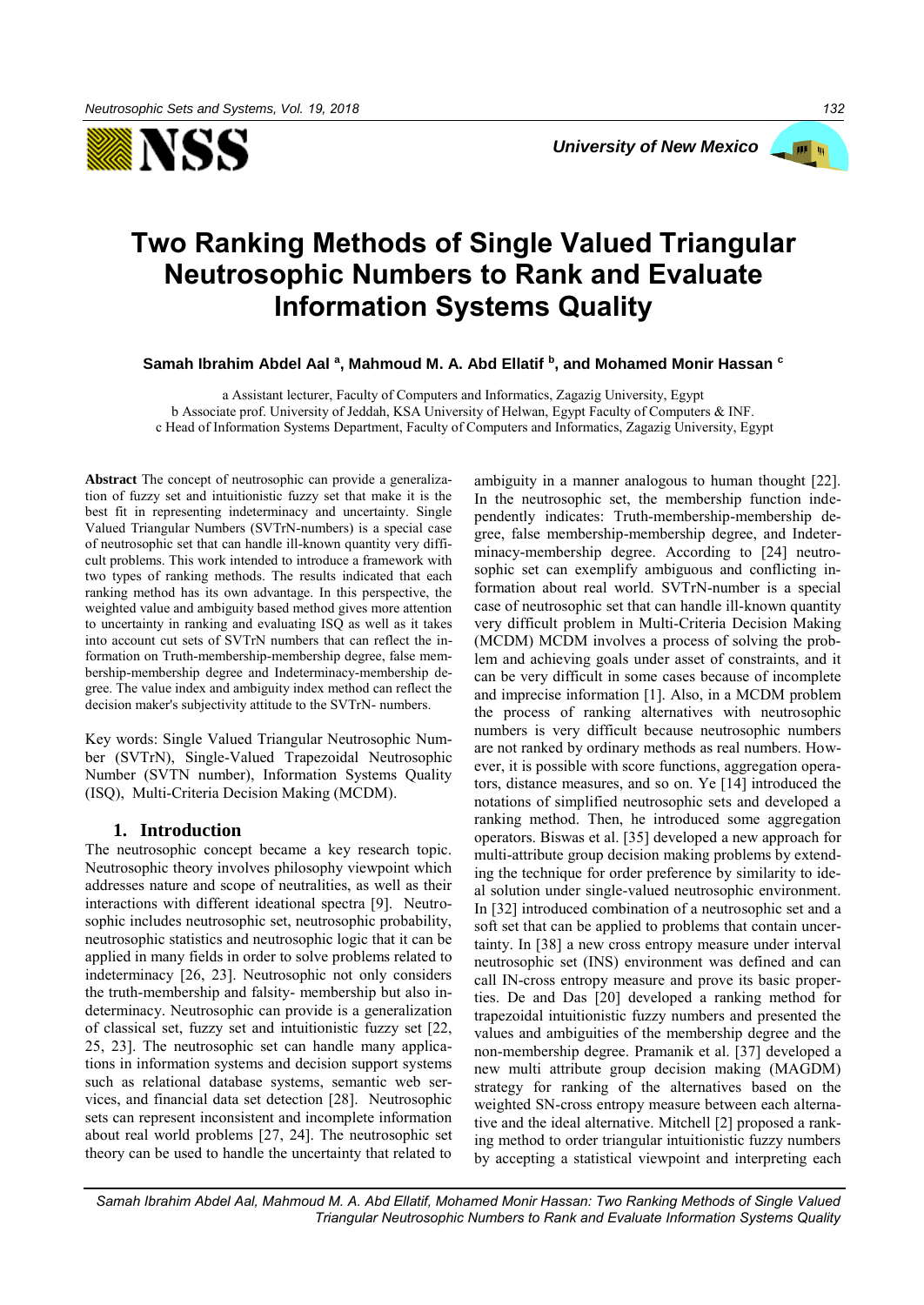IFN as ensemble of ordinary fuzzy numbers. In [33] the notion of the interval valued neutrosophic soft set (ivn-soft sets) and generalized the concept of the soft set, fuzzy soft set, interval valued fuzzy soft set, intuitionistic fuzzy soft set, interval valued intuitionistic fuzzy soft set and neutrosophic soft set. Prakash et al [21] introduced a ranking method for both trapezoidal intuitionistic fuzzy numbers and triangular intuitionistic fuzzy numbers using the centroid concept and showed the proposed method is flexible and effective. Pramanik et al. [39] introduced new vector similarity measures of single valued and interval neutrosophic sets by hybridizing the concepts of Dice and cosine similarity measures and presented their applications in multi attribute decision making under neutrosophic environment. Peng et al [13] introduced the concept of multivalued neutrosophic set, gave two multi-valued neutrosophic power aggregation operators. In [11, 29] the score based method can provide a simple method to rank the Single-Valued Trapezoidal Neutrosophic Number (SVTN number). Li [4] provides ratio ranking method for TIFNs and cut sets of intuitionistic trapezoidal fuzzy numbers. The existing methods of ranking fuzzy numbers and intuitionistic fuzzy number may be extended to SVN-numbers [10]. In [34] triangular fuzzy number neutrosophic weighted arithmetic averaging operator and triangular fuzzy number neutrosophic weighted geometric averaging operator are defined to aggregate triangular fuzzy number neutrosophic sets. Li et al. [5] introduced a ranking method of triangular intuitionistic fuzzy numbers and defined the notation of cut sets of intuitionistic fuzzy numbers and their values and ambiguities of membership and nonmembership functions. The main advantage of this method that it pays more attention to the impact of uncertainty and takes into account θ-weighted value of intuitionistic fuzzy numbers by using the concepts of cut sets of intuitionistic fuzzy numbers. Biswas et al. [36] developed a ranking method based on value and ambiguity index based of single-valued trapezoidal neutrosophic numbers. According to [3] there are many ranking methods. However, there is no unique best method exists. This paper intended to introduce a framework with two types of ranking methods. This paper is organized as the follows: the first section presents the introduction for this work; the second section provides basic definitions; the third section describes the proposed framework with two ranking methods of SVTrNnumbers with the scale based approach for evaluating ISQ; the fourth section describes a case study; the fifth section gives conclusion and future work; the final section provides references.

# **2. Basic Definitions**

Fuzzy theory is an important and interesting research topic in decision-making theory and science. However, fuzzy set is characterized only by its membership function between 0 and 1, but not a non-membership function [12]. To overcome the insufficient of fuzzy set, Atanassov [19] extended fuzzy set and introduced intuitionistic fuzzy set by adding an additional non-membership degree, which may express more flexible information as compared with the fuzzy set. Intuitionistic fuzzy set can be defined as the follows:

**Definition 1.** According to [18], let E be a universe. An intuitionistic fuzzy set K over E is defined by:  $K = \{ \le x,$  $\mu_k(x), \gamma_k(x) >: x \in E$ } where  $\mu_k: E[0, 1]$  and  $\gamma_k: E[0, 1]$ such that  $0 \leq$ ,  $\mu_k(x) + \gamma_k(x) \geq 1$  for any  $x \in E$ . For each  $x \in E$ E, the values,  $\mu_k$  (x) and  $\gamma_k$  (x) are degree of membership function and non-membership function of x, respectively.

Smarandache [7] introduced the concept of neutrosophic set, which is differentiated by truth-membership function, indeterminacy-membership function and falsity membership function. The concept of neutrosophic set came from a philosophical point of view to express indeterminate and inconsistent information Neutrosophic set can be defined as the follows:

**Definition 2.** . According to [8], let E be a universe. Neutrosophic sets A over E is defined by:  $A = \{\leq x, (T_A(x),$  $I_A(x)$ ,  $F_A(x)$  >:  $x \in E$ } where  $T_A(x)$ ,  $I_A(x)$ , and  $F_A(x)$  are called truth-membership function, indeterminacymembership function and falsity membership function, respectively. They are respectively defined by  $T_A$ : E]-0, 1+[ ,  $I_A : E$  ]-0, 1+[,  $F_A : E$  ]-0, 1+[ Such that. 0 $\leq$ - (T<sub>A</sub>(x) +  $I_A(x) + F_A(x) \geq 3+$ 

2.1. Single Valued Triangular Neutrosophic Numbers

Single valued triangular neutrosophic numbers (SVTrNnumbers) is a special case of neutrosophic set that can handle ill-known quantity very difficult problem in multiattribute decision making and ranking. SVTrN-numbers is suitable for the expression of incomplete, indeterminate, and inconsistent information in actual applications. Specially, it has been widely applied in many areas [16]. According to [31] the SVTrN-number ā can be defined as the follows:

**Definition 3.** As [31] [10] pointed out, Let  $\bar{a} = ((a, b, c);$  $w_{\bar{a}}$ ,  $u_{\bar{a}}$ ,  $y_{\bar{a}}$ ) where is  $\bar{a}$  SVTrN-number whose truthmembership, indeterminacy-membership and falsitymembership functions can be respectively defined by :

$$
\mu_{\tilde{a}}(x) = \begin{cases}\n\frac{(x-a)w_{\tilde{a}}}{b-a}, \ a \leq x < b \\
\frac{(c-x)w_{\tilde{a}}}{c-b}, \ b \leq x \leq c \\
0, \qquad \text{otherwise} \\
0, \qquad \text{otherwise}\n\end{cases}
$$
\n
$$
\upsilon_{\tilde{a}}(x) = \begin{cases}\n\frac{(b-x+w_{\tilde{a}}(x-a))}{b-a}, \ a \leq x < b \\
\frac{(x-b+w_{\tilde{a}}(c-x))}{c-b}, \ b \leq x \leq c \\
0, \qquad \text{otherwise}\n\end{cases}
$$
\n(2.2)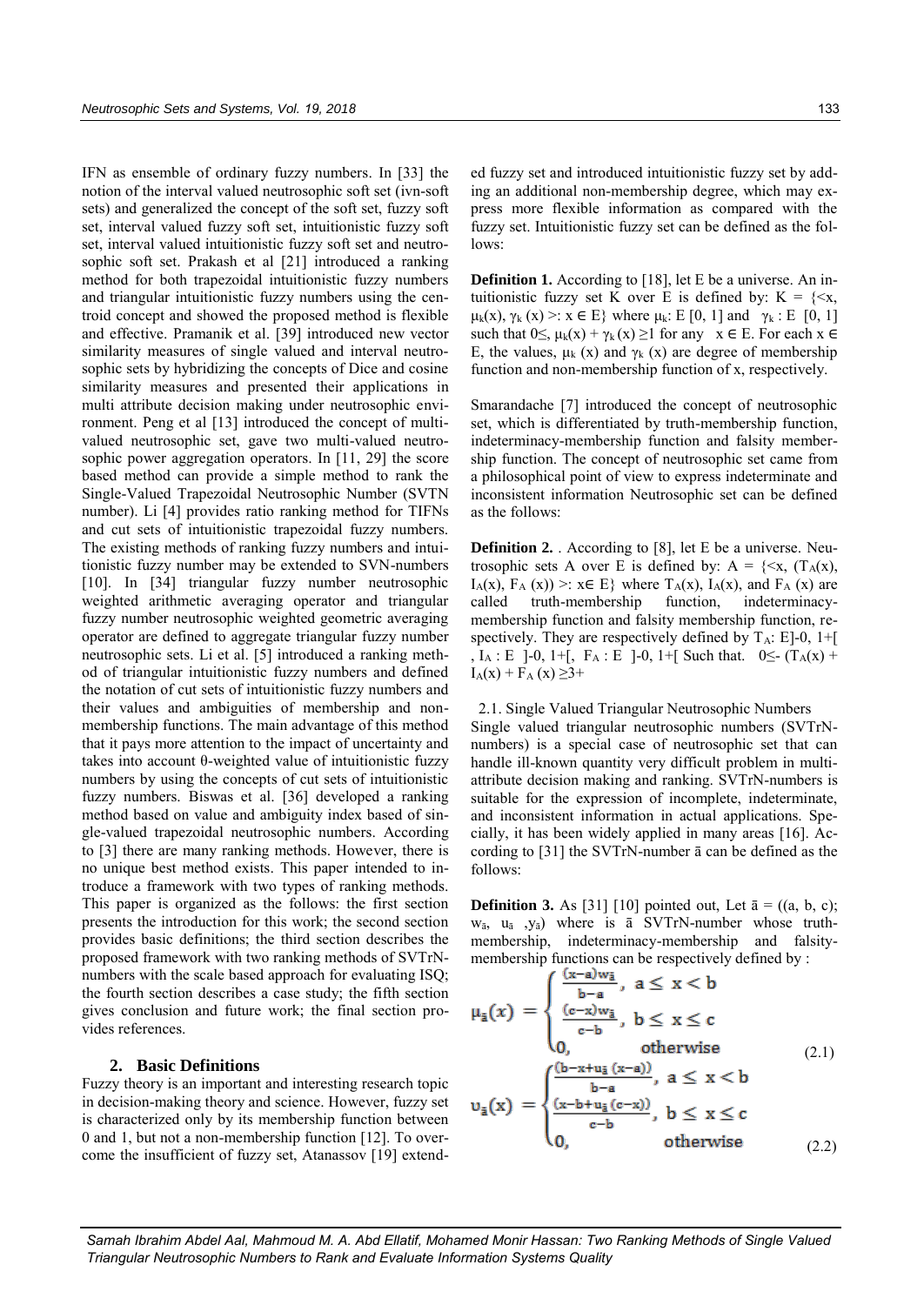$$
\lambda_{\tilde{a}}(x) = \begin{cases}\n\frac{(b-x+ y_{\tilde{a}} (x-a))}{b-a}, & a \leq x < b \\
\frac{(x-b+ y_{\tilde{a}} (c-x))}{c-b}, & b \leq x \leq c \\
0, & \text{otherwise}\n\end{cases}
$$
\n(2.3)

If a≥0 and at least c>0, then  $\bar{a} = ((a, b, c); w_{\bar{a}}, u_{\bar{a}}, v_{\bar{a}})$  is called a positive SVTrN-number, denoted by  $\bar{a}$  >0. Likewise, If  $a \le 0$  and at least  $c < 0$ ,  $\bar{a} = ((a, b, c); w_{\bar{a}}, u_{\bar{a}}, v_{\bar{a}})$  is called a negative SVTrN-number, denoted by  $\bar{a}$ <0.

**Definition 4.** According to [31] let  $\bar{a} = ((a_1, b_1, c_1); w_{\bar{a}}, u_{\bar{a}},$  $y_{\bar{a}}$ ),  $\bar{e} = ((a_2, b_2, c_2); w_{\bar{e}}, u_{\bar{e}}, y_{\bar{e}})$  be two SVTrN-numbers and  $γ ≠ 0$  0 be any real number, then

 $\bar{a} + \bar{e} = ((a_1 + a_2, b_1 + b_2, c_1 + c_2); \min\{w_{\bar{a}}, w_{\bar{e}}\}, \max\{u_{\bar{a}}, u_{\bar{e}}\},$  $max{y_{\bar{a}, y_{\bar{e}}}}$  (2.4) āē=

$$
\begin{cases}\n\left( (a_1a_2, b_1b_2, c_1c_2), \min \{w_{\hat{a}}, w_{\hat{b}}\}, \max\{u_{\hat{a}}, u_{\hat{b}}\}, \max\{y_{\hat{a}}, y_{\hat{b}}\} \right) & (c_1 > 0, c_2 > 0) \\
\left( (a_1c_2, b_1b_2, c_1a_2), \min \{w_{\hat{a}}, w_{\hat{b}}\}, \max\{u_{\hat{a}}, u_{\hat{b}}\}, \max\{y_{\hat{a}}, y_{\hat{b}}\} \right) & (c_1 < 0, c_2 > 0) \\
\left( (c_1c_2, b_1b_2, a_1a_2), \min \{w_{\hat{a}}, w_{\hat{b}}\}, \max\{u_{\hat{a}}, u_{\hat{b}}\}, \max\{y_{\hat{a}}, y_{\hat{b}}\} \right) & (c_1 < 0, c_2 < 0) \\
\left( 2.5 \right) & \left( f_1(r_1r_2, r_2, r_1r_3, r_2, r_3, r_4, r_4, r_5, r_6, r_7, r_7, r_8, r_9, r_9, r_{10}r_4, r_{11}r_5, r_{12}r_6, r_{13}r_7, r_{14}r_8, r_{15}r_9, r_{16}r_9, r_{17}r_9, r_{18}r_9, r_{19}r_9, r_{10}r_9, r_{11}r_9, r_{10}r_9, r_{11}r_9, r_{12}r_9, r_{13}r_9, r_{14}r_9, r_{15}r_9, r_{16}r_9, r_{17}r_9, r_{18}r_9, r_{19}r_9, r_{10}r_9, r_{11}r_9, r_{12}r_9, r_{13}r_9, r_{14}r_9, r_{15}r_9, r_{16}r_9, r_{17}r_9, r_{18}r_9, r_{19}r_9, r_{10}r_9, r_{11}r_9, r_{12}r_9, r_{13}r_9, r_{14}r_9, r_{15}r_
$$

$$
\gamma_{\bar{a}} = \left( \left( \left( \gamma c_1, \gamma b_1, \gamma a_1 \right); w_{\bar{a}}, u_{\bar{a}}, y_{\bar{a}} \right) \right) \quad (\gamma > 0) \n\gamma_{\bar{a}} = \left( \left( \left( \gamma c_1, \gamma b_1, \gamma a_1 \right); w_{\bar{a}}, u_{\bar{a}}, y_{\bar{a}} \right) \right) \quad (\gamma < 0) \n(2.6)
$$

### *3.1.1 Concepts of Values and Ambiguities for SVTrN-Numbers*

Concept of cut (or level) sets, values, ambiguities, weighted values and weighted ambiguities of SVTrNnumbers have desired properties and can reflect information on membership degrees and non-membership degrees.

**Definition 5.** As [10] [4] pointed out, let  $\bar{a} = ((a_1, b_1, c_1);$ wā, uā, yā) is an arbitrary SVTrN-number. Then,

(1)  $\alpha$  -cut set of the SVTrN-number  $\bar{a}$  for truthmembership is calculated as:

[L<sup>ā</sup> (α), R<sup>ā</sup> (α)] = [((w<sup>ā</sup> - α) a+ αb)/wā, ((wā-α) c + αb)/wā]

If f( $\alpha$ ) = $\alpha$ , where f( $\alpha$ )  $\in$  [0, 1] and f( $\alpha$ ) is monotonic and non-decreasing of  $\alpha \in [0, w_{\bar{a}}]$ , the value and ambiguity of the SVTrN-number ā can be calculated as:

$$
V_{\mu}(\bar{a}) = \int_{0}^{w_{\bar{a}}} [(a+c) + \frac{(2b-a-c)\alpha}{w_{\bar{a}}}] \alpha \, d\alpha
$$
  
=  $\left[\frac{(a+c) \alpha^{2}}{2} + \frac{(2b-a-c)\alpha^{3}}{3w_{\bar{a}}} \right]_{0}^{w_{\bar{a}}}$   
=  $\frac{(a+4b+c)(w_{\bar{a}})^{2}}{6}$  (2.7)

And

$$
A_{\mu}(\bar{a}) = \int_0^{w_{\bar{a}}} [(c-a) - \frac{(c-a)\alpha}{w_{\bar{a}}}] \alpha \, d\alpha
$$

$$
= \frac{[\frac{(c-a)\alpha^2}{2} - \frac{(c-a)\alpha^3}{3w_{\bar{a}}}]}{6}
$$
(2.8)

(2) β -cut set of the SVTrN-number ā for indeterminacy membership is calculated as;

 $[\dot{L}_{\bar{a}} (\beta), \dot{R}_{\bar{a}} (\beta)] = [((1 - \beta)b + (\beta - u_{\bar{a}})a)/(1 - u_{\bar{a}}), ((1 - \beta)b + (\beta - u_{\bar{a}})a)]$  $u_{\bar{a}}$ )c )/(1- $u_{\bar{a}}$ )]

If  $g(β) = 1 - β$ , where  $g(β) \in [0, 1]$  and  $g(β)$  is monotonic and non-increasing of  $\beta \in [u_{\bar{a}}, 1]$ , the value and ambiguity of the SVTrN-number ā can be calculated, respectively, as the follows:

$$
V_{\nu}(\tilde{a}) = \int_{u_{\tilde{a}}}^{1} [(a+c) + \frac{(2b-a-c)(1-\beta)}{1-u_{\tilde{a}}}] (1-\beta) d\beta
$$
  
= 
$$
[\frac{(a+c)(1-\beta)^{2}}{2} + \frac{(2b-a-c)(1-\beta)^{3}}{3(1-u_{\tilde{a}})}] \frac{1}{|u_{\tilde{a}}|}
$$
  
= 
$$
\frac{(a+4b+c)(1-u_{\tilde{a}})^{2}}{6} \qquad (2.9)
$$

And

$$
A_{\mathbf{u}}(\bar{\mathbf{a}}) = \int_{u_{\bar{\mathbf{a}}}}^{1} [(c - a) - \frac{(c - a)(1 - \beta)}{1 - u_{\bar{\mathbf{a}}}}] (1 - \beta) d\beta
$$
  
\n
$$
= \left[ - \frac{(c - a)(1 - \beta)^2}{2} + \frac{(c - a)(1 - \beta)^3}{3(1 - u_{\bar{\mathbf{a}}})} \right]_{u_{\bar{\mathbf{a}}}}^{1}
$$
  
\n
$$
= \frac{(c - a)(1 - u_{\bar{\mathbf{a}}})^2}{6}
$$
  
\n(2.10)  
\n(3)  $\gamma$  - cut set of the SVTrN-number a for falsity-

membership is calculated as:

 $[\tilde{L}_{\tilde{a}}(\gamma), \tilde{R}_{\tilde{a}}(\gamma)] = [((1-\gamma)b+(\gamma - y_{\tilde{a}})a)/(1-y_{\tilde{a}})),((1-\gamma b_{\tilde{a}})(1-\gamma b_{\tilde{a}}))$ γ) $b+$  (γ - y<sub>ā</sub>)c )/(1-y<sub>ā</sub>)]

If h(γ )=1-γ, where h(γ )  $\in$  [0, 1] and h(γ ) is monotonic and non-increasing of  $\gamma \in [y_{\bar{a}}, 1]$ , the value and ambiguity of the SVTrN-number  $\overline{a}$ , respectively, as;

$$
V_{\lambda}(\bar{a}) = \int_{y_{\bar{a}}}^{1} [(a+c) + \frac{(2b-a-c)(1-\gamma)}{1-y_{\bar{a}}}] (1-\gamma) d\gamma
$$
  
= 
$$
[\frac{-(a+c)(1-\gamma)^{2}}{2} \frac{(2b-a-c)(1-\gamma)^{3}}{3(1-\gamma_{\bar{a}})})]_{y_{\bar{a}}}^{1}
$$
  
= 
$$
\frac{(a+4b+c)(1-y_{\bar{a}})^{2}}{6} (2.11)
$$

And

$$
A_{\lambda}(\bar{a}) = \int_{y_{\bar{a}}}^{1} [(c-a) - \frac{(c-a)(1-\gamma)}{(1-y_{\bar{a}})})](1-\gamma) d\gamma
$$
  
= 
$$
[\frac{(c-a)(1-\gamma)^2}{2} - \frac{(c-a)(1-\gamma)^3}{3(1-y_{\bar{a}})}]
$$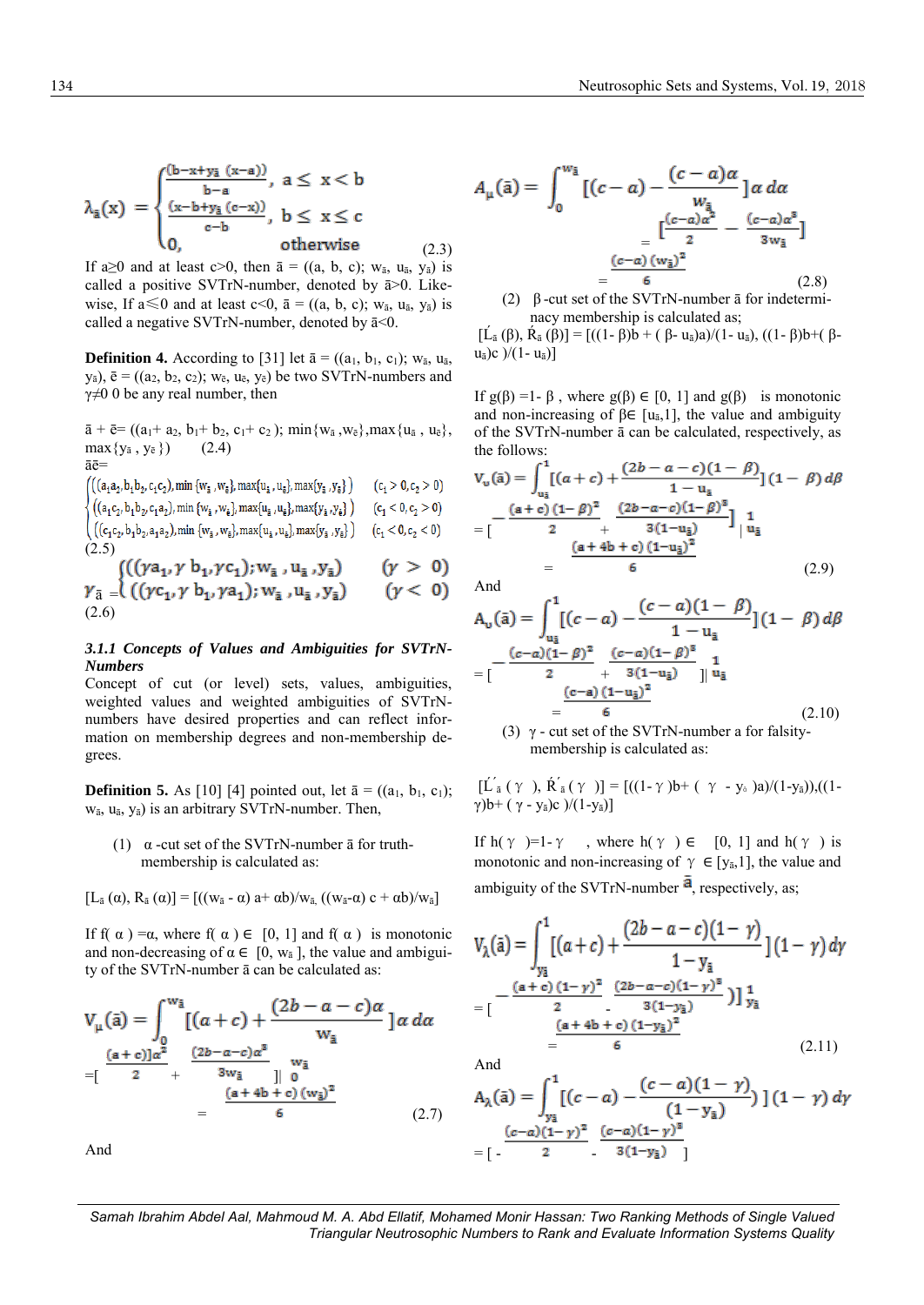$$
= \frac{(c-a) (1-y_{\tilde{a}})^2}{6}
$$
 (2.12)

The function  $f(\alpha)$  gives different weights to elements at different  $\alpha$  -cut sets and these cut sets come from values of  $\mu_{\bar{a}}(x)$  which have a considerable amount of uncertainty. Therefore,  $V_u(\bar{a})$  can reflect the information on membership degrees. Also,  $g(\beta)$  can lessen the contribution of the higher β -cut sets come from values of  $υ_{\bar{a}}(x)$  which have a considerable amount of uncertainty. Therefore,  $V_{\nu}(\bar{a})$  can reflect the information on non-membership degrees. Likewise,  $V_{\lambda}(\bar{a})$  can reflect the information on nonmembership degrees.

# **3.1.2 The Weighted Values and Ambiguities of the SVTrN-numbers**

The weighted values of the SVTrN-numbers can be calculated as follows:

**Definition 6.** According to [10] let  $\bar{a} = ((a_1, b_1, c_1); w_{\bar{a}}, u_{\bar{a}}, u_{\bar{a}})$ y<sub>a</sub>) be a SVTrN-number. Then, for θ∈ [0, 1], the θ weighted value of the SVTrN-number ā can be defined as:

$$
V_{\theta}(\bar{a}) = (a + 4b + c)/6 [\theta w_{\bar{a}}^2 + (1-\theta) (1-u_{\bar{a}})^2 + (1-\theta) (1-y_{\bar{a}})^2]
$$
  
(2.13)

The  $\theta$  - weighted ambiguity of SVTrN-number a are defined as:

 $A_{\theta}$  (ā) = (c-a) /6 [θw<sub>ā</sub> <sup>2</sup>+ (1-θ) (1-u<sub>ā</sub>) <sup>2</sup>+ (1-θ) (1-y<sub>ā</sub>) <sup>2</sup>] (2.14)

**Definition 7.** Let  $\bar{a} = ((a_1, b_1, c_1); w_{\bar{a}}, u_{\bar{a}}, y_{\bar{a}})$  be a SVTrNnumber. Based on [10]; [20] [4] the values index and ambiguities index can generalized to the SVTrN-numbers and they can be respectively calculated for  $\lambda \in [0, 1]$  as follows:

V (ā, λ) = (a+4b+c)/6 [λw<sub>a</sub><sup>2+</sup> (1- λ)(1-u<sub>ā</sub>)<sup>2</sup> + (1- λ)(1-y<sub>ā</sub>)<sup>2</sup>] (2.15)

$$
= V_{\mu}(\bar{a}) \lambda + V_{\nu}(\bar{a}) (1-\lambda) + V_{\lambda}(\bar{a}) (1-\lambda) \qquad (2.16)
$$

And

A (ā, λ) = (c-a)/6 [ λw<sub>ā</sub><sup>2</sup>+ (1- λ)(1-u<sub>ā</sub>)<sup>2</sup>+ (1- λ) (1-y<sub>ā</sub>)<sup>2</sup>] (2.17)

$$
= A_{\mu}(\bar{a}) \lambda + A_{\nu}(\bar{a}) (1 - \lambda) + A_{\lambda}(\bar{a}) (1 - \lambda) \qquad (2.18)
$$

Where  $\lambda \in [0, 1]$  and  $\lambda$  is a weight which represents the decision maker's preference information.  $\lambda \in [0,1/2]$ shows that the decision maker prefers pessimistic or negative feeling;  $\lambda \in [1/2,1]$  shows that the decision maker prefers optimistic or positive feeling;  $\lambda = 1/2$  shows that the decision maker is indifferent between positive feeling and negative feeling.

$$
V(\bar{a}, 1/2) = V_{\mu}(\bar{a}) 1/2 + V_{\nu}(\bar{a}) (1-1/2) + V_{\lambda}(\bar{a}) (1-1/2)
$$

$$
= V_{\mu}(\bar{a}) 1/2 + V_{\nu}(\bar{a}) 1/2 + V_{\lambda}(\bar{a}) 1/2
$$
  
= $\frac{1}{2}(V_{\mu}(\bar{a}) + V_{\nu}(\bar{a}) + V_{\lambda}(\bar{a}))$  (2.19)

And

$$
A(\bar{a}, 1/2) = A_{\mu}(\bar{a}) 1/2 + A_{\nu}(\bar{a}) (1-1/2) + A_{\lambda}(\bar{a})(1-1/2)
$$

$$
= A_{\mu}(\bar{a}) 1/2 + A_{\nu}(\bar{a}) 1/2 + A_{\lambda}(\bar{a}) 1/2
$$
  
=  $\frac{1}{2} (A_{\mu}(\bar{a}) + A_{\nu}(\bar{a}) + A_{\lambda}(\bar{a}))$  (2.20)

**Definition 8.** Let ā and ē be two SVTrN-numbers and θ∈ [0, 1]. For weighted values and ambiguities of the SVTrNnumbers ā and ē, the ranking order of ā and ē can be defined as;

- (1) If  $V_{\theta}(\bar{a}) > V_{\theta}(\bar{e})$ , then  $\bar{a}$  is bigger than  $\bar{e}$
- (2) If  $V_{\theta}(\bar{a}) < V_{\theta}(\bar{e})$ , then  $\bar{a}$  is smaller than  $\bar{e}$
- (3) If  $V_{\theta}(\bar{a}) = V_{\theta}(\bar{e})$ , then
	- (i) If  $A_{\theta}(\bar{a}) = A_{\theta}(\bar{e})$ , then then  $\bar{a}$  is equal to  $\bar{e}$
	- (ii) If  $A_{\theta}(\bar{a}) > A_{\theta}(\bar{e})$ , then  $\bar{a}$  is bigger than  $\bar{e}$
	- (iii) If  $A_{\theta}(\bar{a}) < A_{\theta}(\bar{e})$ , then  $\bar{a}$  is smaller than  $\bar{e}$

## **3. The Proposed Framework with Two Ranking Methods for Evaluating Information Systems Quality**

The proposed framework aims to introduce the scale based approach with SVTrN-numbers for evaluating ISQ. The proposed framework consists of four phases as the follows:

Phase 1: Using Single Valued Triangular Neutrosophic Numbers with scale based approach

The first phase aims to enable the IS evaluator to give every quality attribute one of the scale categories. The scale ranging is designed from 0 to 1 on which the value of every attribute needs to be marked. The scale is divided into categories: Low, Not low, Very low, Completely low, More or less low, Fairly low, Essentially low, Neither low nor high, High, Not high, Very high, Completely high, More or less high, Fairly high, Essentially high, having corresponding values ((4.6; 5.5; 8.6); 0.4; 0.7; 0.2), ((4.7; 6.9; 8.5); 0.7; 0.2; 0.6), ((6.2; 7.6; 8.2); 0.4; 0.1; 0.3),  $((7.1; 7.7; 8.3); 0.5; 0.2; 0.4), ((5.8; 6.9; 8.5); 0.6; 0.2;$ 0.3), ((5.5; 6.2; 7.3); 0.8; 0.1; 0.2), ((5.3; 6.7; 9.9); 0.3; 0.5; 0.2), ((6.2; 8.9; 9.1); 0.6; 0.3; 0.5), ((6.2; 8.9; 9.1); 0.6; 0.3; 0.5), ((4.4; 5.9; 7.2); 0.7; 0.2; 0.3), ((6.6; 8.8; 10); 0.6; 0.2; 0.2), ((6.3; 7.5; 8.9); 0.7; 0.4; 0.6), ((5.3; 7.3; 8.7); 0.7; 0.2; 0.8), ((6.5; 6.9; 8.5); 0.6; 0.8; 0.1), ((7.5; 7.9; 8.5); 0.8; 0.5; 0.4). The user according to his/her evaluation of every quality attribute (in table 1) gives them one of the 15 defined values.

Phase 2: Construct the SVTrN-Multi-Criteria Decision Matrix of Decision Maker

The second phase aims to construct the SVTrN-Multi-Criteria Decision Matrix of Decision Maker as the follows: Let  $Q = (q_1, q_2... q_n)$  a set of information systems. C=  $(c_1,$  $c_2... c_m$ ) be ISQ criteria, and let  $[A_{ij}] = ((a_{ij}, b_{ij}, c_{ij}); w_{\bar{a}ij})$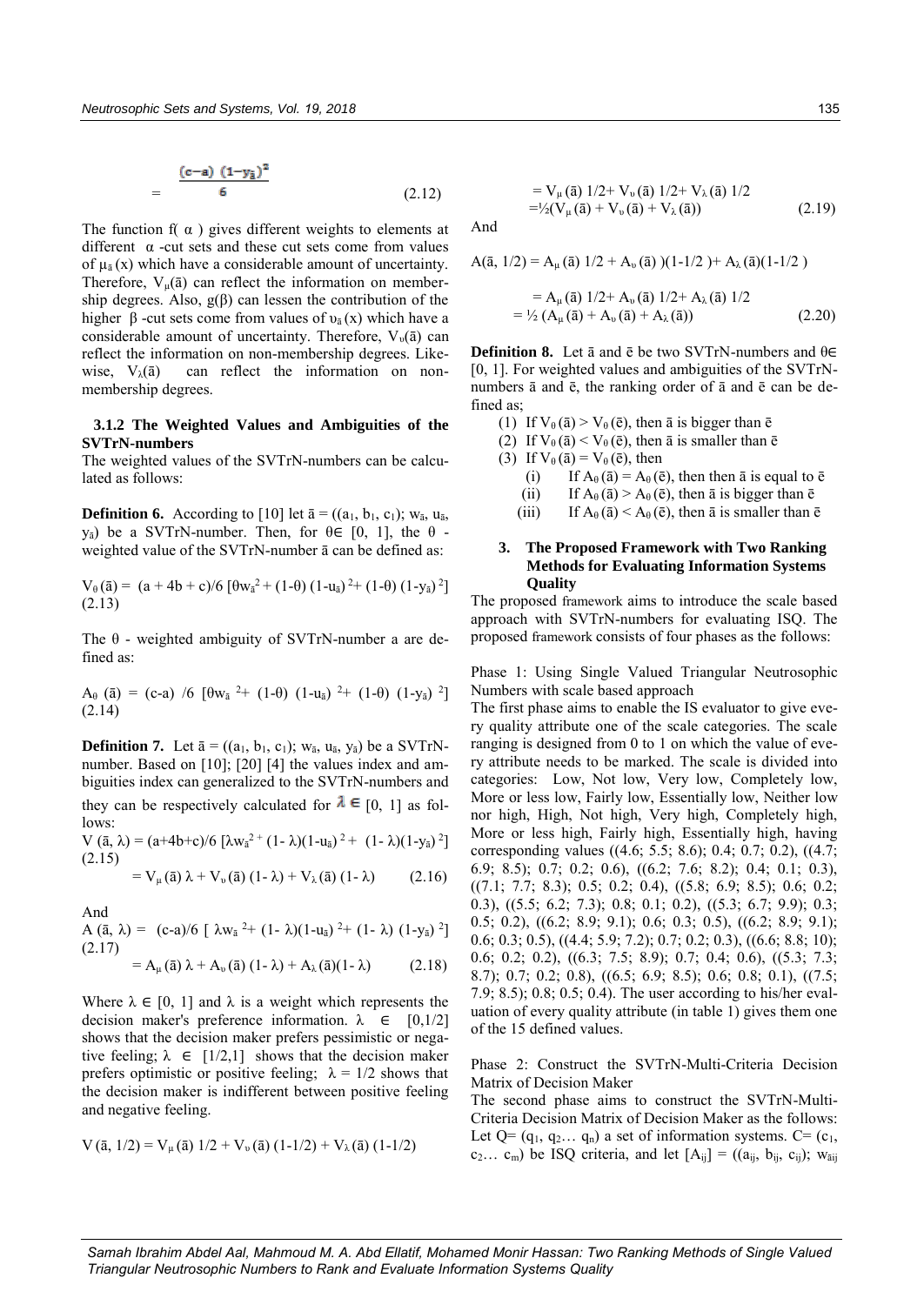, $u_{\text{d}}$  ,  $y_{\text{d}}$  (i  $\in I_{\text{m}}$  for ISQ criteria,  $i \in I_{\text{n}}$  information systems) be a SVTrN-number. Then decision matrix can be identified as the follows:

$$
A_{11} \t A_{12} \t ... \t A_{1n}
$$
  
\n
$$
\begin{pmatrix} A_{11} & A_{12} & \cdots & A_{1n} \\ A_{21} & A_{22} & \cdots & A_{2n} \\ \vdots & & \ddots & \vdots \\ A_{m1} & A_{m2} & \cdots & A_{mn} \end{pmatrix}
$$

Phase 3: Calculate the Comprehensive Values

At the first, Compute the normalized decision-making matrix  $R = [r_{ij}]_{m*n}$  and compute

 $U=[u_{ij}]_{m*n}$  as the follows:

- Compute the normalized decision-making matrix  $R = [r_{ij}]_{m*n}$  where
- $\rm R_{ij}\rm = ((a_{ij}/\bar{a}^{+},\, b_{ij}/\bar{a}^{+},\, c_{ij}/\bar{a}^{+});\, w_{\bar{a}ij}, u_{\bar{a}ij}, y_{\bar{a}ij})$
- Such that  $\bar{a}$ += max {c<sub>ij</sub>. i  $\in I_m$ , j  $\in I_n$ }
	- Compute U=  $[u_{ii}]_{m*n}$  of R. Where,  $u_{ii} = \omega_i r_{ii}$  ( $i \in I_m$ for ISQ criteria,  $j \in I_n$  information systems),
- $\omega = (\omega_1, \omega_2, \ldots, \omega_m)$  be the weight vector of ISQ criteria,

where  $\omega_i \in [0, 1]$ ,  $i \in I_m$  and  $\sum_{i=1}^m \omega_i = 1$ Then, calculate the comprehensive values  $S_i$  as:  $S_j =$  $\stackrel{m}{\leftarrow}$  $\stackrel{m}{\leftarrow}$  $\stackrel{m}{\leftarrow}$ 

$$
\sum_{i=1} u_{ij} = \left( \left( \sum_{i=1} \omega_i r_{ij}, \sum_{i=1} \omega_i r_{ij}, \sum_{i=1} \omega_i r_{ij} \right); \text{ Min } w_{\text{ai}j}, \text{Max } u_{\text{ai}j}, \text{Max } y_{\text{ai}j} \right)
$$

$$
(j \in I_n) \tag{3.1}
$$

Phase 4: Evaluate and Rank ISQ

This phase aims to introduce two evaluating and ranking methods: (1) - weighted value and ambiguity based method, (2) the value index and ambiguity index method to give more than one option for evaluating and ranking ISQ.

## (1)- Weighted value and ambiguity method

Firstly, calculate the value of truth-membershipmembership degree, and indeterminacy-membership, and falsity-membership degree for each comprehensive value based on "Eq. (2.7)" "Eq. (2.9)"and "Eq. (2.11)", respectively, as the follows:

$$
V_{\mu}(S_j) = ((a + 4b + c) (w_{sj})^2)/6
$$
\n(3.2)  
\n
$$
V_{\nu}(S_j) = ((a + 4b + c) (1 - u_{sj})^2)/6
$$
\n(3.3)  
\n
$$
V_{\lambda}(S_j) = ((a + 4b + c) (1 - y_{sj})^2)/6
$$
\n(3.4)

And, calculate the ambiguity of truth-membershipmembership degree, and indeterminacy-membership, and falsity-membership degree for each comprehensive value based on "Eq. (2.8)" "Eq. (2.10)"and "Eq. (2.12)", respectively, as the follows:

| $A_{\mu}(S_j) = ((c-a) (w_{sj})^2)/6$       | (3.5) |
|---------------------------------------------|-------|
| $A_v(S_j) = ((c-a) (1-u_{si})^2)/6$         | (4.6) |
| $A_{\lambda}(S_j) = ((c-a) (1-y_{sj})^2)/6$ | (3.7) |

Secondly, calculate the weighted values  $(\theta$  - weighted value) for each alternative as the follows:

the  $\theta$  -weighted value of each comprehensive value S<sub>i</sub> is defined as:

$$
V_{\theta}(S_j) = V_{\mu}(S_j) \theta + V_{\nu}(S_j)(1-\theta) + V_{\lambda}(S_j) (1-\theta) \qquad (3.8)
$$

The  $\theta$  - weighted ambiguity of a comprehensive value S<sub>i</sub> can be defined as:

$$
A_{\theta} (S_j) = (c-a) / 6 [ \theta w_j^2 + (1-\theta) (1-u_{sj})^2 + (1-\theta) (1-y_{sj})^2 ]
$$
  
(3.9)  

$$
= A_{\mu} (S_j) \theta + A_{\nu} (S_j) + (1-\theta) A_{\lambda} (S_j) (1-\theta) \qquad (3.10)
$$

#### **4. Case study**

An IS evaluation committee wants to evaluate quality of three IS centers at three universities according eight quality characteristics based ISO/IEC 25010: C=  $(c_1, c_2, c_3, c_4, c_5)$  $c_5$ ,  $c_6$ ,  $c_7$ ,  $c_8$ ) be quality characteristics: functionality  $c_1$ , reliability  $c_2$ , usability  $c_3$ , efficiency  $c_4$ , maintainability  $c_5$ , portability  $c_6$ , security  $c_7$ , compatibility  $c_8$ . The weight vector of the eight quality characteristics is  $\omega = (0.25, 0.25, 0.25)$ .30, .20, .25, .20, .20, and .15).

Phase I: Using Single Valued Triangular Neutrosophic Numbers with scale based approach

Apply the scale based approach to enable the IS evaluator to give every quality attribute one of the following categories: Low, Not low, Very low, Completely low, More or less low, Fairly low, Essentially low, Neither low nor high, High, Not high, Very high, Completely high, More or less high, Fairly high, Essentially high, having corresponding values ((4.6; 5.5; 8.6); 0.4; 0.7; 0.2), ((4.7; 6.9; 8.5); 0.7; 0.2; 0.6), ((6.2; 7.6; 8.2); 0.4; 0.1; 0.3), ((7.1; 7.7; 8.3); 0.5; 0.2; 0.4), ((5.8; 6.9; 8.5); 0.6; 0.2; 0.3), ((5.5; 6.2; 7.3); 0.8; 0.1; 0.2), ((5.3; 6.7; 9.9); 0.3; 0.5; 0.2), ((6.2; 8.9; 9.1); 0.6; 0.3; 0.5), ((6.2; 8.9; 9.1); 0.6; 0.3; 0.5), ((4.4; 5.9; 7.2); 0.7; 0.2; 0.3), ((6.6; 8.8; 10); 0.6; 0.2; 0.2), ((6.3; 7.5; 8.9); 0.7; 0.4; 0.6), ((5.3; 7.3; 8.7); 0.7; 0.2; 0.8), ((6.5; 6.9; 8.5); 0.6; 0.8; 0.1), ((7.5; 7.9; 8.5); 0.8; 0.5; 0.4). The quality attributes of the three information systems can be presented based on the scale based approach as the follows:

#### **The first information system**

The following table represents the quality attributes of the first information system based on the scale based approach.

Table (1): The quality attributes of the first information system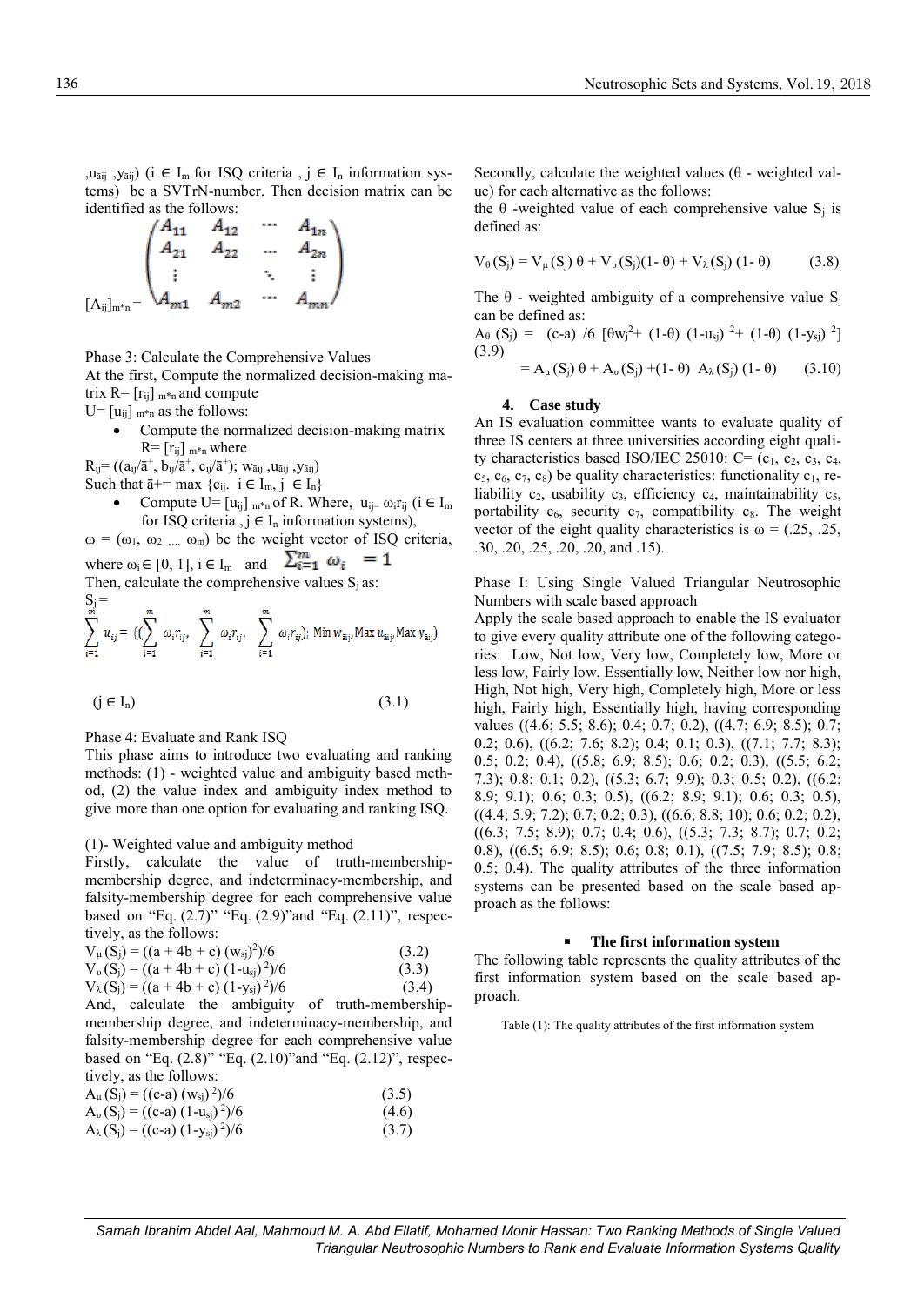| ISQ characteristics | Š | Not low | Ì<br>Very | Š<br>Completely | less low<br>5<br>More | Š<br>Fairly | <b>Essentially low</b> | è<br>š<br>Í<br>Neither | fi<br>E | Not high   | Í<br>Very | Í<br>Completely | high<br>less<br>ă<br>More | Pairly high | Í<br>Essentially | Linguistic values                |
|---------------------|---|---------|-----------|-----------------|-----------------------|-------------|------------------------|------------------------|---------|------------|-----------|-----------------|---------------------------|-------------|------------------|----------------------------------|
| $C_1$               |   |         |           |                 |                       |             |                        |                        |         |            |           |                 |                           |             |                  | ((4.6; 5.5; 8.6); 0.4; 0.7; 0.2) |
| C <sub>2</sub>      |   |         | ν         |                 |                       |             |                        |                        |         |            |           |                 |                           |             |                  | ((6.2; 7.6; 8.2); 0.4; 0.1; 0.3) |
| $C_3$               |   |         |           |                 |                       |             |                        | V                      |         |            |           |                 |                           |             |                  | ((6.2; 8.9; 9.1); 0.6; 0.3; 0.5) |
| $C_4$               |   |         |           | √               |                       |             |                        |                        |         |            |           |                 |                           |             |                  | ((7.1; 7.7; 8.3); 0.5; 0.2; 0.4) |
| $C_5$               |   |         |           |                 |                       |             |                        |                        |         | $\sqrt{ }$ |           |                 |                           |             |                  | (4.4; 5.9; 7.2); 0.7; 0.2; 0.3)  |
| $C_6$               |   |         |           |                 | J                     |             |                        |                        |         |            |           |                 |                           |             |                  | ((5.8; 6.9; 8.5); 0.6; 0.2; 0.3) |
| C <sub>7</sub>      |   |         | ٧         |                 |                       |             |                        |                        |         |            |           |                 |                           |             |                  | ((6.2; 7.6; 8.2); 0.4; 0.1; 0.3) |
| $C_{\rm S}$         |   |         | ٧         |                 |                       |             |                        |                        |         |            |           |                 |                           |             |                  | ((6.2; 7.6; 8.2); 0.4; 0.1; 0.3) |

#### **The second information system**

The following table represents the quality attributes of the second information system based on the scale based approach.

<u>ila ili ili ile 141 ili al</u>

1 1 J 1 1 1

| characteristics<br>$\overline{\text{c}}$ | Low | Not low | Š<br>ery | Š<br>Completely | ŝ<br>less<br>ă<br>More | Š<br>Fairly | Š<br>Essentially | ē<br>Š<br>high.<br>Neither | High       | Not high   | Very high | 괕<br>Completely | ř<br>less<br>ă<br>٥<br>ģ | Fairly high | Ì<br>$sc = 1g$<br>M | <b>Linguistic values</b>         |
|------------------------------------------|-----|---------|----------|-----------------|------------------------|-------------|------------------|----------------------------|------------|------------|-----------|-----------------|--------------------------|-------------|---------------------|----------------------------------|
| C <sub>1</sub>                           |     |         |          |                 |                        |             |                  |                            |            |            |           |                 | V                        |             |                     | ((5.3; 7.3; 8.7); 0.7; 0.2; 0.8) |
| $C_2$                                    |     |         |          |                 |                        |             |                  |                            | $\sqrt{ }$ |            |           |                 |                          |             |                     | ((6.2; 8.9; 9.1); 0.6; 0.3; 0.5) |
| $C_3$                                    |     |         |          |                 |                        |             |                  |                            |            |            |           |                 |                          | V           |                     | ((6.5; 6.9; 8.5); 0.6; 0.8; 0.1) |
| C <sub>4</sub>                           |     |         |          |                 |                        |             |                  |                            |            |            |           |                 | ν                        |             |                     | ((5.3; 7.3; 8.7); 0.7; 0.2; 0.8) |
| $C_5$                                    |     |         |          |                 |                        |             |                  |                            | $\sqrt{ }$ |            |           |                 |                          |             |                     | ((6.2; 8.9; 9.1); 0.6; 0.3; 0.5) |
| $C_6$                                    |     |         |          |                 |                        |             |                  |                            |            | $\sqrt{ }$ |           |                 |                          |             |                     | ((4.4; 5.9; 7.2); 0.7; 0.2; 0.3) |
| C,                                       |     |         |          |                 |                        |             |                  |                            |            |            | ν         |                 |                          |             |                     | ((6.6; 8.8; 10); 0.6; 0.2; 0.2)  |
| $C_8$                                    |     | ٦I      |          |                 |                        |             |                  |                            |            |            |           |                 |                          |             |                     | ((4.7; 6.9; 8.5); 0.7; 0.2; 0.6) |

#### **The third information system**

The following table represents the quality attributes of the third information system based on the scale based approach.

| characteristics<br>$\overline{\text{c}}$ | Low | Not low | Very low | Š<br>Completely | È<br>or less<br>More | Š<br>Fairly | Š<br>Essentially | è<br>Ì<br>Í<br>Neither | Í         | Not high | Very high | high.<br>Completely | Í<br><b>less</b><br>ă<br>More | Fairly high | fi<br>H<br>ssentially<br>Ĥ | <b>Linguistic values</b>         |
|------------------------------------------|-----|---------|----------|-----------------|----------------------|-------------|------------------|------------------------|-----------|----------|-----------|---------------------|-------------------------------|-------------|----------------------------|----------------------------------|
| C <sub>1</sub>                           |     |         |          |                 |                      |             |                  |                        |           |          |           |                     |                               |             | $\sqrt{ }$                 | ((7.5; 7.9; 8.5); 0.8; 0.5; 0.4) |
| $C_2$                                    |     |         |          |                 |                      |             |                  |                        | $\sqrt{}$ |          |           |                     |                               |             |                            | ((6.2; 8.9; 9.1); 0.6; 0.3; 0.5) |
| $C_3$                                    |     |         |          |                 |                      |             |                  |                        |           |          | ν         |                     |                               |             |                            | ((6.6; 8.8; 10); 0.6; 0.2; 0.2)  |
| C <sub>4</sub>                           |     |         |          |                 |                      |             |                  |                        |           |          |           | V                   |                               |             |                            | ((6.3; 7.5; 8.9); 0.7; 0.4; 0.6) |
| $C_{5}$                                  |     |         |          |                 |                      |             |                  |                        |           |          |           |                     | v                             |             |                            | ((5.3; 7.3; 8.7); 0.7; 0.2; 0.8) |
| $C_6$                                    |     |         |          |                 |                      |             |                  |                        |           | V        |           |                     |                               |             |                            | ((4.4; 5.9; 7.2); 0.7; 0.2; 0.3) |
| C <sub>7</sub>                           |     |         |          |                 |                      |             |                  |                        |           |          |           |                     |                               | V           |                            | ((6.5; 6.9; 8.5); 0.6; 0.8; 0.1) |
| $C_8$                                    |     |         |          |                 |                      |             |                  |                        |           |          |           |                     |                               |             |                            | ((6.6; 8.8; 10); 0.6; 0.2; 0.2)  |

Table (3): The quality attributes of the third information system

**Phase 2:** Construct the SVTrN-Multi-Criteria Decision Matrix of Decision Maker

Let  $Q = (q_1, q_2, q_3)$  be a set of the three IS.  $C = (c_1, c_2, c_3, c_4,$  $c_5$ ,  $c_6$ ,  $c_7$ ,  $c_8$ ) be ISQ criteria: functionality  $c_1$ , reliability  $c_2$ ,

usability  $c_3$ , efficiency  $c_4$ , maintainability  $c_5$ , portability  $c_6$ , security  $c_7$ , compatibility  $c_8$ . Let  $A = [A_{ij}]_{8*3} = ((a_{ij}, b_{ij}, c_{ij});$  $w_{\overline{a}ii}$ ,  $u_{\overline{a}ii}$ ,  $y_{\overline{a}ii}$ ) (i $\in I_8$  for ISQ criteria,  $j \in I_3$  the three information systems) be a SVTrN-numbers. Then

$$
[(6.2, 7.6, 8.2); 0.4, 0.7, 0.2) \quad ((5.3, 7.3, 8.7); 0.7, 0.2, 0.8) \quad ((7.5, 7.9, 8.5); 0.8, 0.5, 0.4) (6.2, 7.6, 8.2); 0.4, 0.1, 0.3) \quad ((6.2, 8.9, 9.1); 0.6, 0.3, 0.5) \quad ((6.2, 8.9, 9.1); 0.6, 0.3, 0.5) (6.2, 8.9, 9.1); 0.6, 0.3, 0.5) \quad ((6.5, 6.9, 8.5); 0.6, 0.8, 0.1) \quad ((6.6, 8.8, 10); 0.6, 0.2, 0.2) ((7.1, 7.7, 8.3); 0.5, 0.2, 0.4) \quad ((5.3, 7.3, 8.7); 0.7, 0.2, 0.8) \quad ((6.3, 7.5, 8.9); 0.7, 0.4, 0.6) ((4.4, 5.9, 7.2); 0.7, 0.2, 0.3) \quad ((6.2, 8.9, 9.1); 0.6, 0.3, 0.5) \quad ((5.3, 7.3, 8.7); 0.7, 0.2, 0.8) ((5.8, 6.9, 8.5); 0.6, 0.2, 0.3) \quad ((4.4, 5.9, 7.2); 0.7, 0.2, 0.3) \quad ((6.6, 8.8, 10); 0.6, 0.2, 0.2) \quad ((6.5, 6.9, 8.5); 0.6, 0.8, 0.1) ((6.2, 7.6, 8.2); 0.4, 0.1, 0.3) \quad ((4.7, 6.9, 8.5); 0.7, 0.2, 0.6) \quad ((6.6, 8.8, 10); 0.6, 0.2, 0.2) ((6.6, 8.8, 10); 0.6, 0.2, 0.2) ((6.6, 8.8, 10); 0.6, 0.2, 0.
$$

Phase 2: Construct the SVTrN-Multi-Criteria Decision Matrix of Decision Maker

Let Q=  $(q_1, q_2, q_3)$  be a set of the three IS. C=  $(c_1, c_2, c_3, c_4,$  $c_5$ ,  $c_6$ ,  $c_7$ ,  $c_8$ ) be ISQ criteria: functionality  $c_1$ , reliability  $c_2$ , usability  $c_3$ , efficiency  $c_4$ , maintainability  $c_5$ , portability  $c_6$ , security  $c_7$ , compatibility  $c_8$ . Let  $A = [A_{ij}]_{8*3} = ((a_{ij}, b_{ij}, c_{ij});$  $w_{\text{äij}}$ ,  $u_{\text{äij}}$ ,  $y_{\text{äij}}$ ) (i $\in I_8$  for ISQ criteria,  $j \in I_3$  the three information systems) be a SVTrN-numbers. Then

| ((6.2, 8.9, 9.1); 0.6, 0.3, 0.5)<br>((6.2, 8.9, 9.1); 0.6, 0.3, 0.5)<br>((6.2, 7.6, 8.2); 0.4, 0.1, 0.3) |  |
|----------------------------------------------------------------------------------------------------------|--|
| ((6.6, 8.8, 10); 0.6, 0.2, 0.2)<br>((6.2, 8.9, 9.1); 0.6, 0.3, 0.5)<br>((6.5, 6.9, 8.5); 0.6, 0.8, 0.1)  |  |
| ((7.1, 7.7, 8.3); 0.5, 0.2, 0.4)<br>((5.3, 7.3, 8.7); 0.7, 0.2, 0.8)<br>((6.3, 7.5, 8.9); 0.7, 0.4, 0.6) |  |
| ((6.2, 8.9, 9.1); 0.6, 0.3, 0.5)<br>((5.3, 7.3, 8.7); 0.7, 0.2, 0.8)<br>((4.4, 5.9, 7.2); 0.7, 0.2, 0.3) |  |
| ((4.4, 5.9, 7.2); 0.7, 0.2, 0.3)<br>((4.4, 5.9, 7.2); 0.7, 0.2, 0.3)<br>((5.8, 6.9, 8.5); 0.6, 0.2, 0.3) |  |
| ((6.5, 6.9, 8.5); 0.6, 0.8, 0.1)<br>((6.2, 7.6, 8.2); 0.4, 0.1, 0.3)<br>((6.6, 8.8, 10); 0.6, 0.2, 0.2)  |  |
| ((6.6, 8.8, 10); 0.6, 0.2, 0.2)<br>((6.2, 7.6, 8.2); 0.4, 0.1, 0.3)<br>((4.7, 6.9, 8.5); 0.7, 0.2, 0.6)  |  |

Phase 3: Calculate the Comprehensive Values

Before calculating the comprehensive values, Compute the normalized decision-making matrix  $R = [r_{ij}]_{8*3}$  and compute  $U = [u_{ii}]_{8*3}$  as the follows:

Compute the normalized decision-making matrix  $R = [r_{ij}]$  $m^*n$  where

 $R = ((a_{ij}/\bar{a}^+, b_{ij}/\bar{a}^+, c_{ij}/\bar{a}^+); w_{\bar{a}ij}, u_{\bar{a}ij}, y_{\bar{a}ij}),$  such that  $\bar{a} \doteq Max$  ${c_{ij}}$ .  $i \in I_m$ ,  $j \in I_n$ 

| $R =$                                     |                                     |                                   |
|-------------------------------------------|-------------------------------------|-----------------------------------|
| ((. 46, . 55, .86); 0.4, 0.7, 0.2)        | ((, 53, .73, .87); 0.7, 0.2, 0.8)   | ((.75, .79, .85); 0.8, 0.5, 0.4)] |
| ((0.62, 0.76, 0.82); 0.4, 0.1, 0.3))      | ((62, 0.89, 0.91); 0.6, 0.3, 0.5)   | ((62, .89, .91); 0.6, 0.3, 0.5)   |
| ((0.62, 0.89, 0.91); 0.6, 0.3, 0.5)       | ((65, 69, 85); 0.6, 0.8, 0.1)       | ((.66, .88, 1); 0.6, 0.2, 0.2)    |
| $\left($ ((.71, .77, .83); 0.5, 0.2, 0.4) | ((.53, .73, .87); 0.7, 0.2, 0.8)    | ((0.63, .75, .89); 0.7, 0.4, 0.6) |
| ((.44, .59, .72); 0.7, 0.2, 0.3)          | ((0.62, 0.89, 0.91); 0.6, 0.3, 0.5) | ((.53, .73, .87); 0.7, 0.2, 0.8)  |
| ((.58, .69, .85); 0.6, 0.2, 0.3)          | ((.44, .59, .72); 0.7, 0.2, 0.3)    | ((.44, .59, .72); 0.7, 0.2, 0.3)  |
| ((0.62, 0.76, 0.82); 0.4, 0.1, 0.3))      | (66, 88, 1); 0.6, 0.2, 0.2)         | ((.65, .69, .85); 0.6, 0.8, 0.1)  |
| l ((.62, .76, .82); 0.4, 0.1, 0.3)        | ((.47, .69, .85); 0.7, 0.2, 0.6)    | ((66, .88, 1); 0.6, 0.2, 0.2)     |
|                                           |                                     |                                   |

Compute U=  $[u_{ij}]_{m*n}$  of R. Where,  $u_{ij} = \omega_i r_{ij}$  (i<sup> $\in I_m$ </sup> for ISQ criteria,  $j \in I_n$  information systems),

 $\omega = (0.35, 0.25, 0.30, 0.25, 0.25, 0.30, 0.20)$  be the weight vector of ISQ criteria, where  $\omega_i \in [0, 1]$ ,  $i \in I_m$ , and

$$
\sum_{i=1}^m \omega_i = 1
$$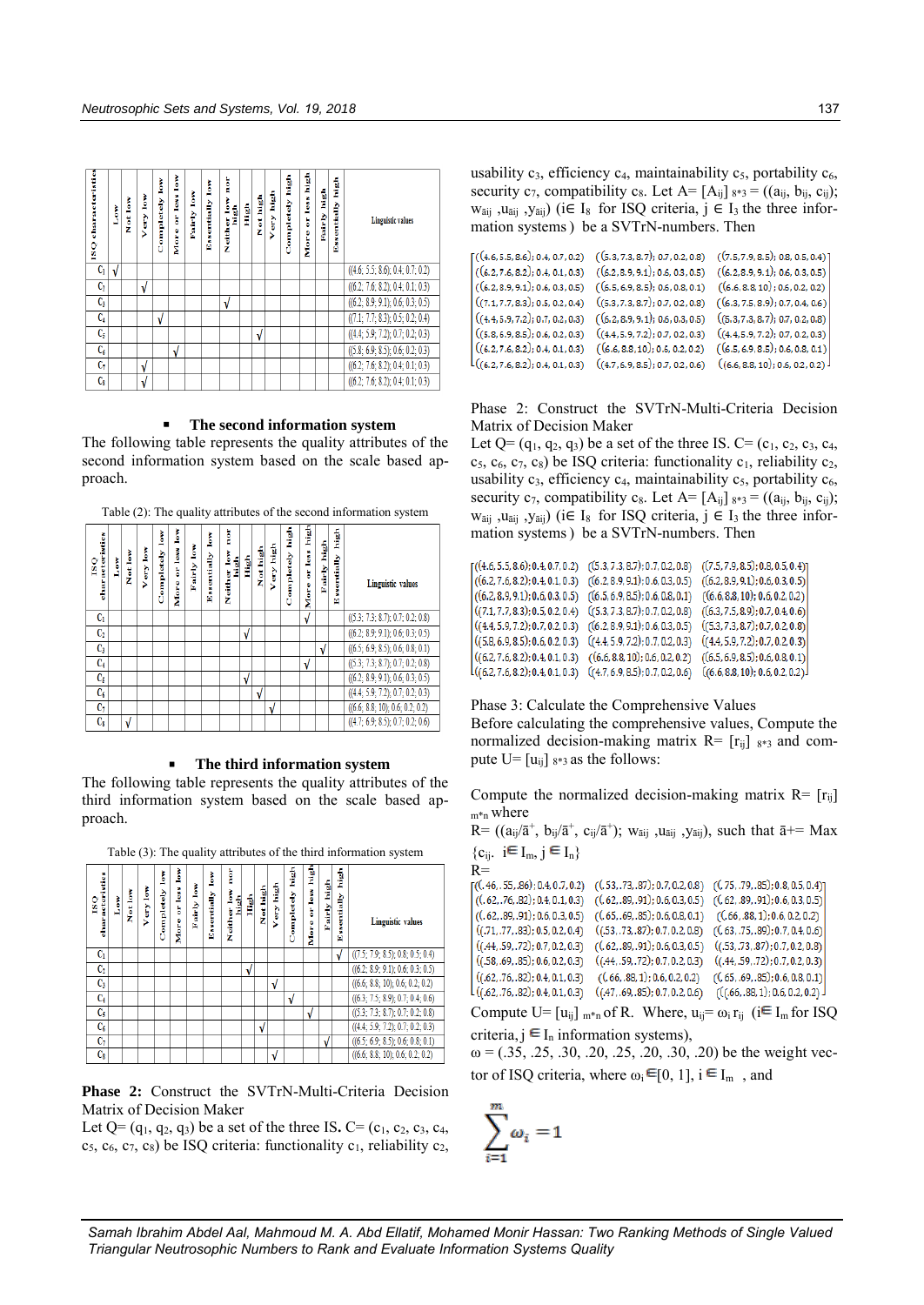Calculate the comprehensive values  $S_i$  as:

$$
S_j = \sum_{i=1}^m u_{ij} \quad (j \in I_n),
$$

 $U =$ <br>  $[(1.61, 192, 301); 0.4, 0.7, 0.2)$   $(6.185, 255, 304); 0.7, 0.2, 0.8)$   $(6.262, 276, 297); 0.8, 0.5, 0.4)$  $(0.155, 222, 227); 0.6, 0.3, 0.5)$  $( (.155, .190, .205); 0.4, 0.1, 0.3)$  $($ . 155, .222, .227); 0.6, 0.3, 0.5 $)$  $((.186, .267, .273); 0.6, 0.3, 0.5)$  $($ , 195, .207, .255); 0.6, 0.8, 0.1)  $((.198, .264, .300); 0.6, 0.2, 0.2)$  $((.142, .154, .166); 0.5, 0.2, 0.4)$  $((.106, .146, .174); 0.7, 0.2, 0.8)$  $($ . 126,.150,.178 $)$ ; 0.7, 0.4, 0.6)  $((.110, .147, .180); 0.7, 0.2, 0.3)$  $($ ,  $(155, .222, .227)$ ; 0.6, 0.3, 0.5)  $((.132, .182, .217); 0.7, 0.2, 0.8)$  $((.116, .138, .170); 0.6, 0.2, 0.3)$  $((088, 0.118, 0.144); 0.7, 0.2, 0.3)$  $((.088, .118, .144); 0.7, 0.2, 0.3)$  $(0.198, 0.264, 0.300)$ : 0.6, 0.2, 0.2)  $(0.195, 0.207, 0.255)$ : 0.6, 0.8, 0.1)  $(C.186, .228, .246): 0.4, 0.1, 0.3)$  $((0.124, 0.152, 0.164); 0.4, 0.1, 0.3)$  $((.094, .138, .170); 0.7, 0.2, 0.6)$   $((.132, .176, .200); 0.6, 0.2, 0.2)$ 

Then, calculate the comprehensive values  $S_i$  as:  $S =$ 

$$
\sum_{i=1}^{m} u_{ij} = \left( \left( \sum_{i=1}^{m} \omega_i r_{ij}, \sum_{i=1}^{m} \omega_i r_{ij}, \sum_{i=1}^{m} \omega_i r_{ij} \right) ; \text{ Min } w_{\text{aij}}, \text{Max } u_{\text{aij}}, \text{Max } y_{\text{aij}} \right)
$$

 $S_1 = ((1.18, 1.468, 1.705); .4, .7, .5)$  $S_2=(1.176, 1.572, 1.801); .6, .8, .8)$ S3= ((1.288, 1.592, 1.818); .6, .8, .8)

Phase 4: Rank ISQ

Apply the two evaluating and ranking methods: (1) weighted value and ambiguity based method, (2) the value index and ambiguity index method

1. Weighted value and ambiguity method Calculate the weighted value and ambiguity of truthmembership and indeterminacy membership, and falsitymembership degree for each comprehensive value

$$
V_{\mu}(S_1) = 1.459 (0.4)^2 = 0.233
$$
  
\n
$$
V_{\nu}(S_1) = 1.459 (1-.7)^2 = 0.131
$$
  
\n
$$
V_{\lambda}(S_1) = 1.459 (1-.5)^2 = 0.364
$$
  
\n
$$
V_{\mu}(S_2) = 1.544 (0.6)^2 = 0.555
$$
  
\n
$$
V_{\nu}(S_2) = 1.544 (1-.8)^2 = 0.061
$$
  
\n
$$
V_{\mu}(S_3) = 1.581 (0.6)^2 = 0.569
$$

 $V_p(S_3) = 1.581 (1-.8)^2 = .063;$  $V_{\lambda}$ (S<sub>3</sub>) = 1.581 (1-.8)<sup>2</sup> = .063

 $V_{\theta} = .233 \theta + .131(1-\theta) + .364(1-\theta)$ V<sub>θ</sub> = 555 θ + .061 (1 - θ) + .061(1 - θ)  $V_{\theta}$  = .569 θ + .063(1- θ) + .063(1- θ)

Thirdly, graphically represents weighted values for evaluating and ranking quality of IS. The following figure represents the weighted values of the  $S_1$ ,  $S_2$  and  $S_3$ 



Fig. 1. The weighted values of the  $S_1$ ,  $S_2$  and  $S_3$ 

- From figure (1) for any  $\theta \in [0, .523]$  the weighted values of the  $S_1$ ,  $S_2$  and  $S_3$  can ranked as the follows:  $V_{\theta}(S_1) > V_{\theta}(S_3) > V_{\theta}(S_2)$ . Consequently, the quality of the first information system > the quality of the third information system > the quality of the second information system
- From figure (1), the weighted values of  $S_1$  and  $S_3$ have equal values at  $\theta = .523$ . The weighted

ambiguities of  $S_1$  and  $S_3$  can be calculated based on Eq. (3.9) as follows:

 $A_{.523} (S_1) = .0212$ 

A.  $_{523}$  (S<sub>3</sub>) = .0198

Therefore,  $S_1 > S_3$ , Consequently, the quality of the first information system is greater than the quality of the third information system

> • From figure (1) for any  $\theta \in [.523, .536]$  the weighted values of the  $S_1$ ,  $S_2$  and  $S_3$  can ranked as the follows:  $V_{\theta}(S_1) > V_{\theta}(S_3) > V_{\theta}(S_2)$ .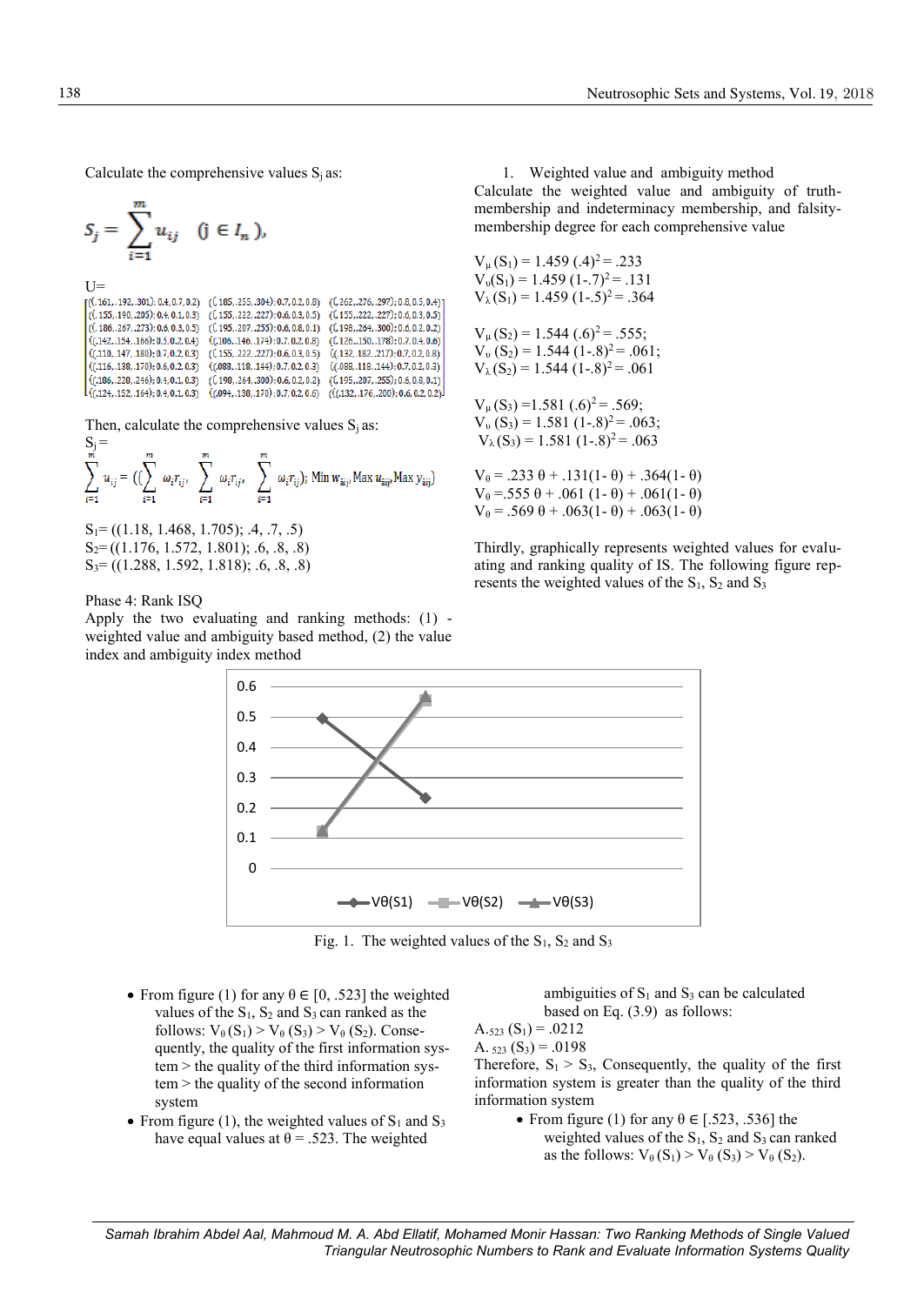Consequently, the quality of the first information system  $>$  the quality of the third information system  $>$  the quality of the second information system

• From figure (1), the weighted values of  $S_1$  and  $S_2$ have equal values at  $\theta = .536$ . The weighted ambiguities of  $S_1$  and  $S_2$  can be calculated based on Eq. (4.9) as follows:

$$
A_{\theta}(S_j) = (c-a) / 6 [ \theta w_j^2 + (1-\theta) (1-u_{sj})^2 + (1-\theta) (1-y_{sj})^2 ]
$$
  
A.536 (S<sub>1</sub>) = .0210

A. 
$$
536(S_2) = .0237
$$

Therefore,  $S_2 > S_1$ , Consequently, the quality of the second information system is greater than the quality of the first information system

> • From figure (1) for any  $\theta \in [.536, 1]$  the weighted values of the  $S_1$ ,  $S_2$  and  $S_3$  can ranked as the follows:  $V_{\theta}(S_3) > V_{\theta}(S_2) > V_{\theta}(S_1)$ . Consequently, the quality of the third information system > the quality of the second information system > the quality of the first information system

This method gives more attention to uncertainty in decision making as well as it takes into account cut sets of SVTrN numbers that can reflect the information on membership degrees and non-membership degrees. However, the calculations and graphically representation of this method become complex when alternatives increase.

## **1. The value index and ambiguity index method**

Apply the value index and ambiguity index method to rank Information Systems Quality (ISQ) as the follows:

 $V_{\mu}$ (S<sub>1</sub>) = 1.459 (.4)<sup>2</sup> = .233  $V_{\nu}(S_1) = 1.459 (1-.7)^2 = .131$  $V_{\lambda}(S_1) = 1.459 (1-.5)^2 = .364$ 

 $V_{\mu}$ (S<sub>2</sub>) = 1.544 (.6)<sup>2</sup> = .555;  $V_{\nu}$  (S<sub>2</sub>) = 1.544 (1-.8)<sup>2</sup> = .061;  $V_{\lambda}$ (S<sub>2</sub>) = 1.544 (1-.8)<sup>2</sup> = .061

 $V_{\mu}$ (S<sub>3</sub>) =1.581 (.6)<sup>2</sup> = .569;  $V_{\nu}$  (S<sub>3</sub>) = 1.581 (1-.8)<sup>2</sup> = .063;  $V_{\lambda}(S_3) = 1.581 (1-.8)^2 = .063$ 

V  $(S_1, \lambda) = .233 \lambda + .131(1 - \lambda) + .364(1 - \lambda)$ V  $(S_2, \lambda) = 555 \lambda + .061 (1 - \lambda) + .061(1 - \lambda)$ V  $(S_3, \lambda) = .569\lambda + .063(1 - \lambda) + .063(1 - \lambda)$ 

Table (4): Ranking results based on the Weighted Values and Ambiguities index method of SVTrN-numbers

|                      | $V(S_I,$<br>$\lambda$ | $V(S_2, \lambda)$ | $V(S_3, \lambda)$ | <b>Ranking results</b> |
|----------------------|-----------------------|-------------------|-------------------|------------------------|
| $\pm 1 \in [0, 1/2]$ | .468                  | .165              | .170              | $S_1 > S_2 > S_2$      |
| .3 $∈$ [0,1/2]       | .416                  | .251              | .258              | $S_1 > S_2 > S_2$      |

| ر.,              | .364 | .338 | .347 | $S_1 > S_3 > S_2$ |
|------------------|------|------|------|-------------------|
| $.7 \in [1/2,1]$ | .311 | .425 | .436 | $S_3 > S_2 > S_1$ |
| $.8 \in$         | .285 | .468 | .480 | $S_3 > S_2 > S_1$ |

- (1) From table (4) values: .1 and .3 where  $\lambda \in [0, 1/2]$ , the results show when the decision maker prefers negative feeling, the ranking of quality of the three information systems is  $S_1 > S_3 > S_2$ , Consequently, the quality of the first  $IS >$  the quality of the third  $IS >$ the quality of the second IS.
- (2) From table (4) where  $\lambda = \frac{1}{2}$  shows that the decision maker is indifferent between positive feeling and negative feeling, the ranking of quality of the three information systems is  $S_1 > S_3 > S_2$ , Consequently, the quality of the first  $IS >$  the quality of the third  $IS >$ the quality of the second IS.
- (3) From table (4) values: .7 and .8 where  $\lambda \in [1/2,1]$ , the results show when the decision maker prefers positive feeling, evaluation and ranking of quality of the three information systems is  $S_3 > S_2 > S_1$ , Consequently, the quality of the third  $IS >$  the quality of the second  $IS >$  the quality of the first IS.

This method focuses on value index and ambiguity index and it can reflect the decision maker's subjectivity attitude to the SVTrN- numbers.

## **5. Conclusion and Future Work**

This work intended to introduce a framework with two ranking methods of SVTrN- numbers with the scale based approach for evaluating and ranking ISQ. The proposed framework consists of four phases. The results indicated that each ranking method has its own advantage that make. In this perspective, the weighted value and ambiguity based method gives more attention to uncertainty in ranking and evaluating ISQ as well as it takes into account cut sets of SVTrN numbers that can reflect the information on membership degrees and non-membership degrees. The value index and ambiguity index can handle indeterminacy and uncertainty and it can reflect the decision maker's subjectivity attitude to the SVTrN- numbers.

 For future work, SVTrN-numbers can be applied widely for more real practical applications with adapting and generalizing existing methods of ranking fuzzy numbers and intuitionistic fuzzy number to give more efficient results.

# **6. References**

- [1] A. Hussian, M. Mohamed, M. Abdel-Baset and F. Smarandache, Neutrosophic Linear Programming Problems, Peer Reviewers: 15(2017).
- [2] B. Mitchell, Ranking Intuitionistic Fuzzy numbers. Int. J. Uncert. Fuzz. Knowl. Bas. Syst, 12 (2004) 377–386.
- [3] C. Liang, S. Zhao and J. Zhang, Aggregation operators on triangular intuitionistic fuzzy numbers and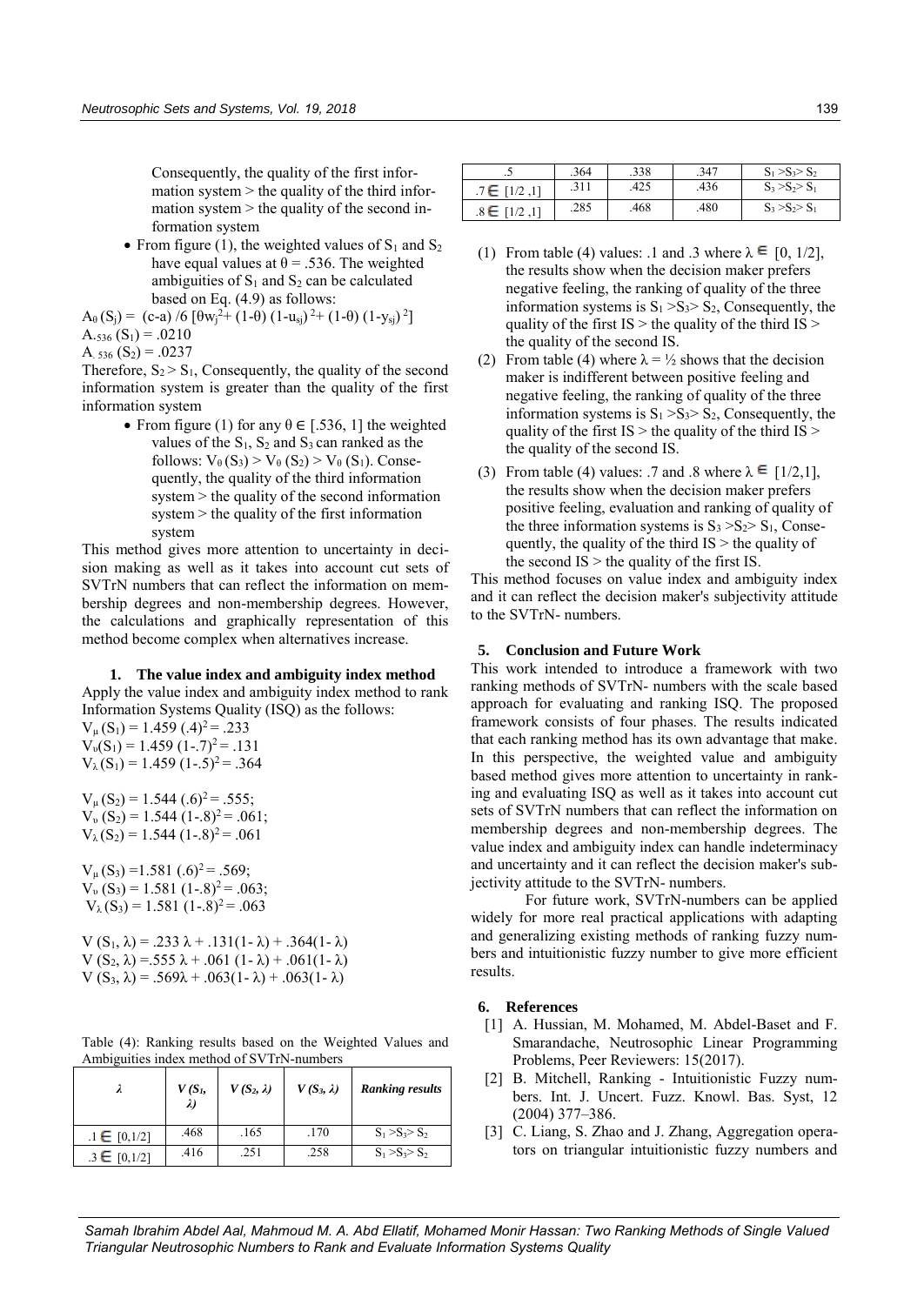its application to multi-criteria decision making problems. Found. Comput. & Deci. Sci, 39 (2014).

- [4] D. Li, A ratio ranking method of triangular intuitionistic fuzzy numbers and its application to MADM problems. Comput. & Math. Applic. 60, (2010)1557–1570.
- [5] D. Li, J. Nan and M. Zhang, A ranking method of triangular intuitionistic fuzzy numbers and application to decision making. Int. J. Comput. Intell. Syst, 3(5) (2010) 522–530.
- [6] D. Yu, Intuitionistic trapezoidal fuzzy information aggregation methods and their applications to teaching quality evaluation. J. Inform. & Comput, Sci. 10(6) (2013)1861–1869.
- [7] F. Smarandache, Neutrosophic set a generalisation of the intuitionistic fuzzy sets. Int. J. Pure. Applic. Math 24(2005) 287–297.
- [8] F. Smarandache, Neutrosophy: Neutrosophic Probability, Set, and Logic: Analytic Synthesis & Synthetic Analysis. Ameri. Res. Press: Rehoboth. DE. USA. (1998).
- [9] Hezam, M. Abdel-Baset, and F. Smarandache, Taylor series approximation to solve neutrosophic multiobjective programming problem, Neutrosophic Sets and Systems 10 (2015) 39-46.
- [10] I. Deli, and Y. Şubaş, A ranking method of single valued neutrosophic numbers and its applications to multi-attribute decision making problems. Int. J. Mach. Learn. & Cyber. (2016).
- [11] I. Deli, and Y. Subas, Single valued neutrosophic numbers and their applications to multi-criteria decision making problem. Neutro. Set. Syst, 2(1)(2014) 1–13.
- [12] J. Chen, J. Ye, Some Single-Valued Neutrosophic Dombi Weighted Aggregation Operators for Multiple Attribute Decision-Making. Symmetry. MDPI. 9(6) (2017).
- [13] J. Peng, J. Wang, X. Wu, J. Wang and X. Chen, Multivalued neutrosophic sets and power aggregation operators with their applications in multicriteria group decision-making problems. Int. J. Comput. Intell. Syst. 2014, 8(2), 345–363.
- [14] J. Ye, A multi criteria decision-making method using aggregation operators for simplified neutrosophic sets. J. Intell. Fuzz. Syst, 26 (2014) 2459–2466.
- [15] J. Ye, Expected value method for intuitionistic trapezoidal fuzzy multicriteria decision-making problems, Int. J. Gen. Syst, 38(2011) 11730-11734.
- [16] J. Ye, Multi criteria decision-making method using the correlation coefficient under single-value neutrosophic environment. Int. J. Gen. Syst, 42(2013) 386–394.
- [17] J. Ye, Trapezoidal neutrosophic set and its application to multiple attribute decision-making. Neural. Comput & Applic.26 (2015) 1157–1166.
- [18] K. Atanassov, Intuitionistic fuzzy sets. Pysica-Verlag A Springer-Verlag Company. New York. (1999).
- [19]K. Atanassov, Intuitionistic fuzzy sets. Fuzz. Set. Syst, 20 (1986) 87–96.
- [20]K. De, and D. Das, A Study on Ranking of Trapezoidal Intuitionistic Fuzzy Numbers. Int. J. Comput. Inform. Syst. & Indu. Mana. Applic, 6 (2014) 437- 444.
- [21]K. Prakash, M. Suresh and S. Vengataasalam, A new approach for ranking of intuitionistic fuzzy numbers using a centroid concept. Math Sci, 10 (2016) 177–184.
- [22]M. Abdel-Basset, M Mohamed, A. Hussien, and A. Sangaiah, A novel group decision-making model based on triangular neutrosophic numbers, Soft Computing (2017): 1-15. DOI:https://doi.org/10.1007/s00500-017-2758-5
- [23]M. Abdel-Basset, M. Mohamed, A. Hussian and F. Smarandache, Neutrosophic Integer Programming Problem, Neutrosophic Sets & Systems 15 (2017).
- [24]M. Abdel-Basset, M. Mohamed, and A. Sangaiah., Neutrosophic AHP-Delphi Group decision making model based on trapezoidal neutrosophic numbers." Journal of Ambient Intelligence and Humanized Computing (2017c): 1-17. DOI:https://doi.org/10.1007/s12652-017-0548-7
- [25]M. Mohamed, M. Abdel-Basset, F. Smarandache and Y. Zhou, A Critical Path Problem in Neutrosophic Environment, Peer Reviewers: 167(2017 c).
- [26]M. Mohamed, M. Abdel-Basset, F. Smarandache and Y. Zhou, A Critical Path Problem Using Triangular Neutrosophic Number, Peer Reviewers: 155 (2017d).
- [27]M. Mohamed, M. Abdel-Basset, A. Hussian and F. Smarandache, Using Neutrosophic Sets to Obtain PERT Three-Times Estimates in Project Management, Peer Reviewers: 143, (2017e).
- [28]N. El-Hefenawy, M. Abdel-Baset, Z. Ahmed and I. El-Henawy, A review on the applications of neutrosophic sets." Journal of Computational and Theoretical Nanoscience 13(1 (2016) 936-944.
- [29]P. Liu and X. Zhang, Some Maclaurin symmetric mean operators for single-valued trapezoidal neutrosophic numbers and their applications to group decision making, international journal of fuzzy system. Int. J. Fuzz. Syst. (2017).
- [30] P. Srivastava and K. Kumar, An Approach towards Software Quality Assessment. Springer-Verlag Berlin Heidelberg, (2009) 150–160.
- [31]Y. Subas, Neutrosophic numbers and their application to Multi-attribute decision making problems (In Turkish) (Master's Thesis, Kilis 7 Aralık University, Graduate School of Natural and Applied Science), (2015).